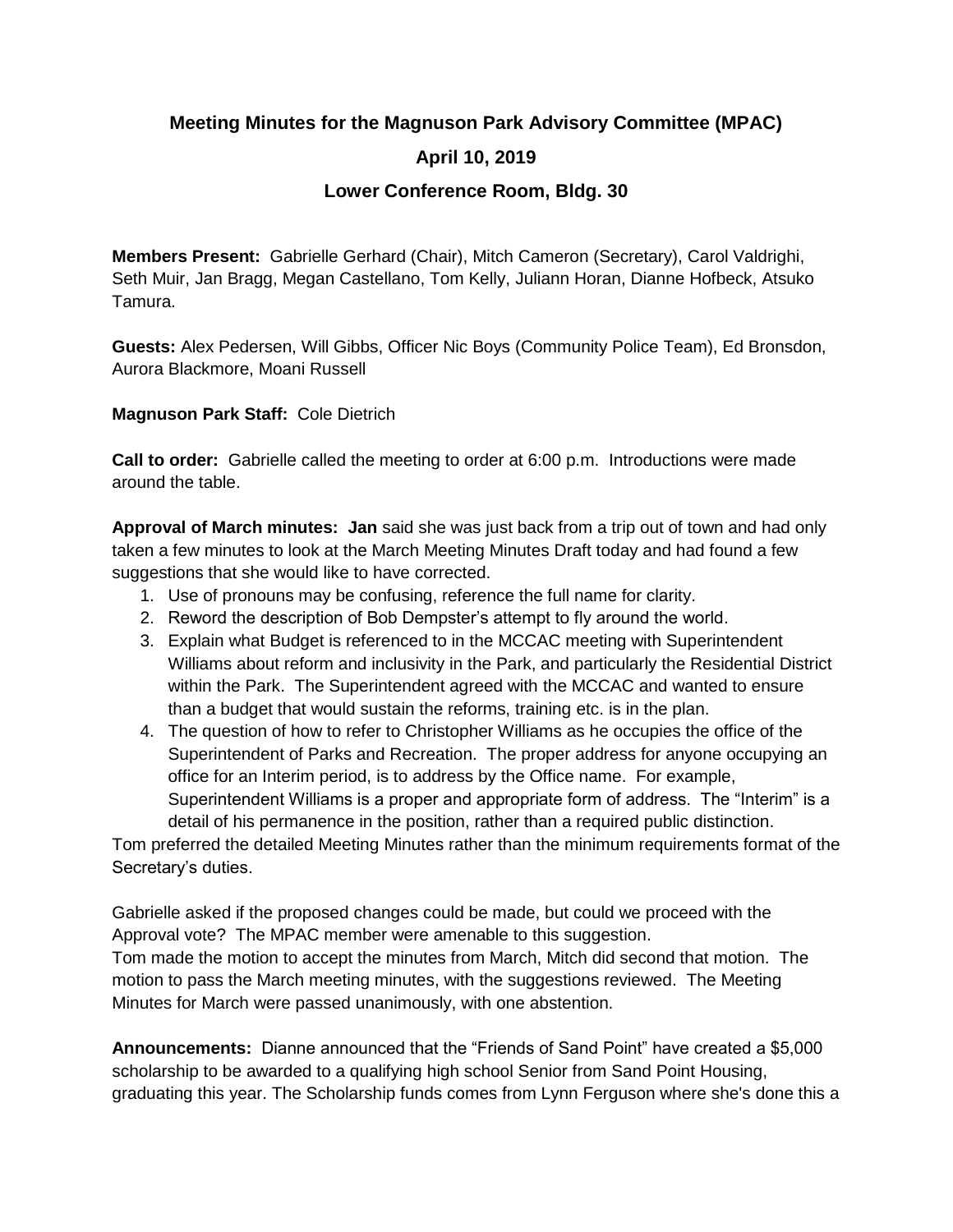couple of years in the past and makes this offering this year through the Friends of Sand Point. The Student hasn't been selected yet. Lynn Ferguson deserves congratulations for her donation of this wonderful scholarship.

Bob Dempster, the pilot who was slated to recreate the 95th Anniversary of the flight around the world with three or four other planes has cancelled his April 20th take off date completely and without any rescheduling indicated. Dianne had just received this information and hadn't had a chance to get any details. Dianne also said that there is a link on the Friends of Sand Point webpage that will take you directly to the Flight Around the World website.

**Public Comment: Ed Bronsdon with "Outdoors for All"** wanted to thank Officer Nic, with all the people that have passed through the Park and through Outdoors for All, in the 24 years that he has been affiliated with Outdoors for All, they finally had a kid come up missing last summer. Ed said that they dialed 911 and when the Seattle Police Department arrived they arranged for a search pattern that enable them to quickly go through the Park. There were a large number of people, volunteers and Park patrons that were looking for this young man, it was a great multilevel search group that everyone pitched in to help locate this one young man. The Seattle Police Department Officers were professional in their locating of this young person, who was located finally safe and sound. Thank you and hats off to the Seattle Police Department's professionalism in assisting in the search.

Ed also wanted to make sure that we were informed about the free Block Party held every year by his Rotary on the Sand Point campus. The University Sunrise Rotary Club holds the block party every year, and has done so for the past 14 years or so. . It is scheduled for Thursday June 27th **5** to 7 p.m. at Solid Ground. Open to all people and neighborhoods. Gabrielle asked if the block party was open to all, and Ed said yes, it is open to all that wish to attend.

Ed also said that after a lot of work and preparation, Outdoors for All has been selected to move forward in the lease negotiations with Seattle Parks and Recreation. Congratulations and good luck were expressed by the MPAC Members for the Outdoors for All selection for building 18's lease and renovation. Ed expressed that all of Outdoors for all staff and himself are very excited about the ability to move forward in lease negotiations for building 18. Ed went on to say that just as the Navy had used the Naval Air Station to launch their planes he sees Outdoors for All in building 18 as their launching pad in their Vision to serve the public. People with and without disabilities and their families will be better served by its consolidation at building 18.

Ed had one more thing to say and that was he signed a contract just last Friday April 5th, he's pleased to announce that the Seattle Department of Transportation has selected the Outdoors for All Foundation to be a partner in an Adaptive Bike Rideshare Program. Previously a disabled person would not have access to an Adaptive bike in the Bike Share program as it existed before. The Outdoors for All plan is to have building 18 as their business hub but they will be out throughout the Puget Sound area. As for schedules for these activities solidifies Ed promised that he would post them in appropriate places and Social Media. "We are working on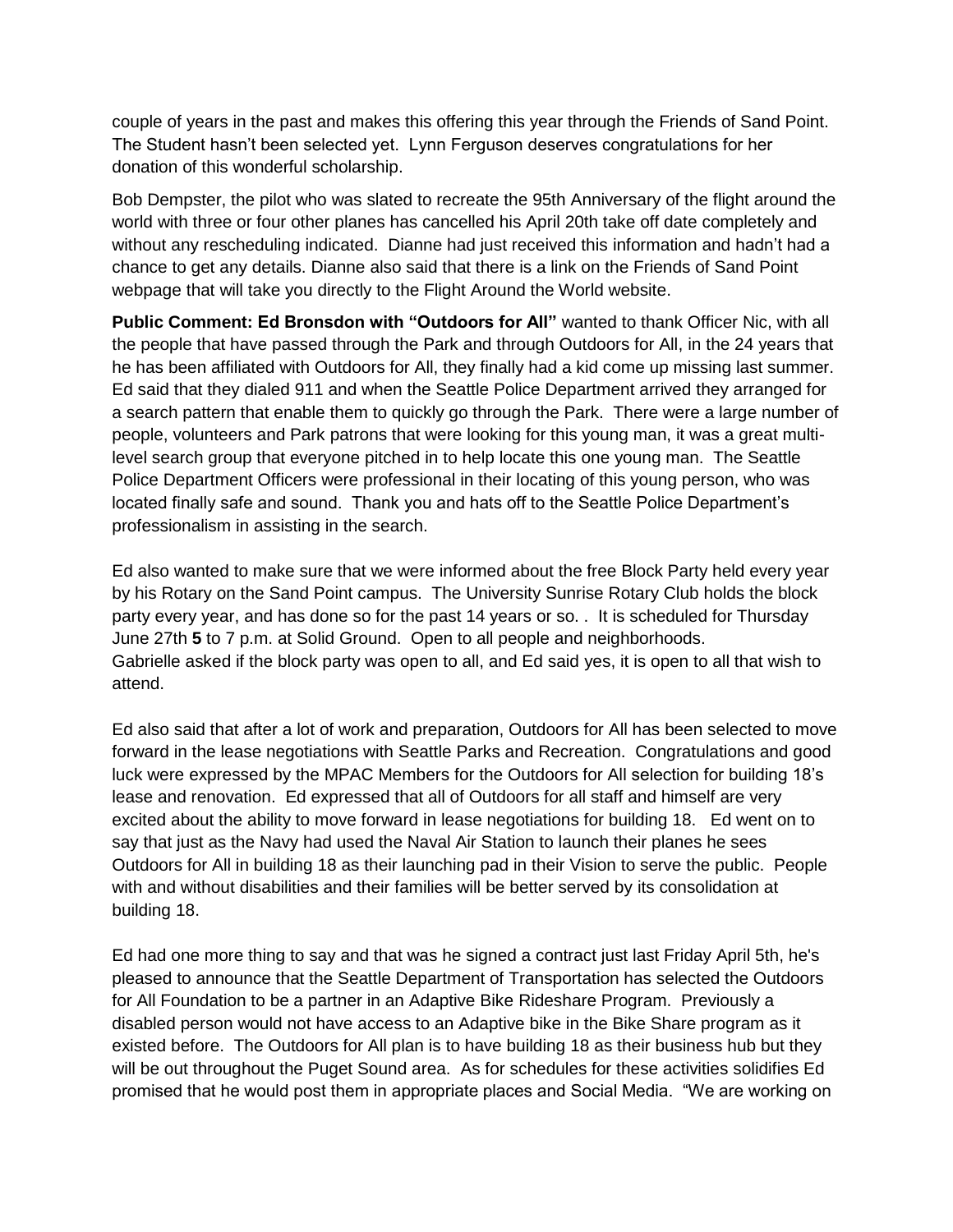a press release for Seattle Parks and Recreation as well as Seattle Department of Transportation".

He went on to say that Outdoors for All currently has over 200 adaptive bikes in their stock. They will be made available for free! If someone uses the Adaptive Bike, they use it for free. Ed also distributed a flyer titled Miles of Smiles for Sophie and briefly tells a story about a young woman who had never sat on a bike and never pedaled a bike and how she and her friends were given the opportunity and expanded on that opportunity on their own.

## **Director's Update: Cole Dietrich** is filling in for Brian tonight.

Cole began by saying that he was going to start with building 18's RFP results but we'd already been given that report from Ed Bronsdon

Cole wanted to give a shout out to the Tennis Center staff when a rugby player was in need of an AED or automatic emergency defibrillator which they had at the Tennis Center. The Tennis Center staff was fast enough and knowledgeable enough to help that rugby player recover from the heart problems he was experiencing. Cole took the opportunity to inform us that building 30, the Community Center and the Brigs' Lobby each contain an AED unit. The MPAC members & the Public are encouraged to spread the word about these life saving devices.

Cole reported that building 2 was broken into on Tuesday April 9th on the west side of the hangar section. The individuals who broke into building 2 used pallets stacked up on one another to get to the height of the windows and broke them out, then entered the building. The Seattle Police Department responded, the damage was repaired or boarded up and back to having a secure building.

The Building 47 (Theater) RFP is underway, Cole said they had their first site tour last Thursday (April 4), and the Park will have an Open house for Building 47's Theater and additional storage areas tomorrow (April 11). Gabrielle asked for further clarification to ensure that it was just the theater. Cole replied that she was correct.

**Gabrielle** explained that she and Brian had a discussion about public benefits and how they would be presented to the Magnuson Park Advisory Committee earlier in the Leasing process but she recalled there had been a few changes that needed to happen, further delaying the process. Gabrielle said that it is likely that the discussion for Public Benefits for Building 47's theater and pool maybe pushed back till the May meeting.

**Mitch** interjected that he knew of first aid training including the AED, across Sand Point Way at the Park Point Condominiums. Anyone interested in further information toward that training please let me (Mitch) know. Dianne was interested in any First Aid Training.

**Magnuson Community Center Advisory Committee Update by Carol Valdrighi:** There are two main areas of interest for the Community Center renovation. One of them is Programming for the kids, very important to have a vision of what the space should contain. Carol said that she was glad that the subject of Public Benefits & Park Tenants for the benefit of the Park patrons as well as the Park Residents was on the docket. This is another perspective the planners need to take into consideration. To consider what the Park Tenant will possibly provide the Park Community, enabling a clearer vision and less redundancy than is necessary.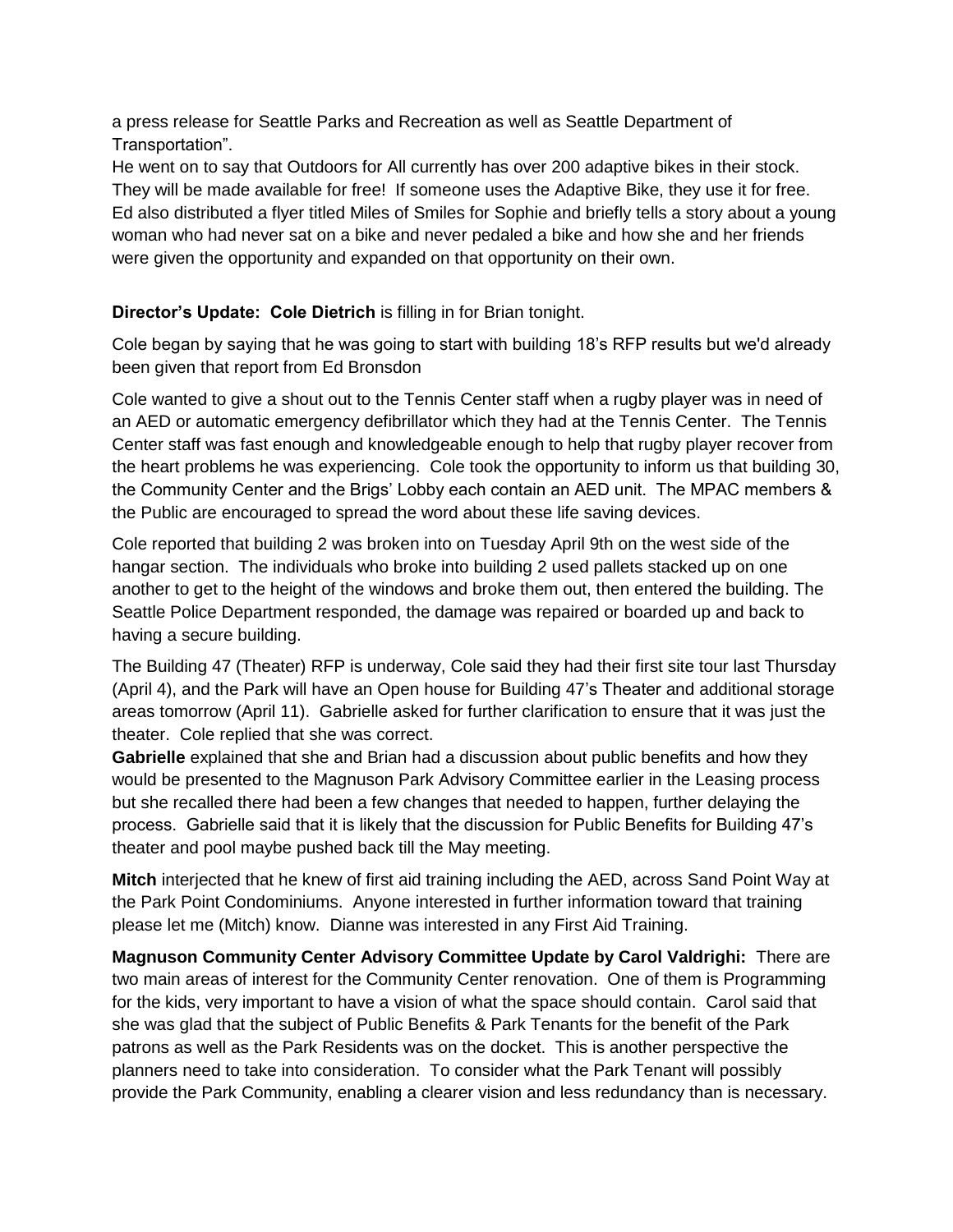Carol was very excited about how the vision was to become a reality. Carol appreciated the involvement of the many who share the vision with her, at the end of the day it's not about individuals, it's about a community coming together around a needed improvement in the Neighborhood and Park.

Carol went on to say that the Community Center will be closed for approximately six months while construction is underway, hoping to be done 2021. She said, we need to find alternatives for existing or current programs for our youth our neighborhoods, for that interim. The MCCACC is currently trying to strike a balance between making sure that there are alternate places for recreation and staying within the budget that it currently has. The MCCAC and the CC are looking for ways of funding these alternative interim programs.

The Community Center had an Open House and Buffalo Design is the Design Contractor. Seattle Parks and Recreation along with Buffalo Design presented three different designs at the Open House and they cleverly displayed each design on the walls. Around each design display was empty space where people were encouraged to write comments or even choose which design that they would prefer. The open house on April 1st was well attended by the public as well as residents of Sand Point housing.

Carol went on to say that there will be a second Open House at the Community Center with the next round of design options and presentations for the Public and Neighborhood residents to review and provide feedback.

Carol wanted to tell us that a group whose initials are PFM has embraced the spirit of Public Benefits. Last week Sunday this Roller Derby Organization, PFM, held a Free Roller-Skating Event in the Community Center wood court gymnasium. PFM provided free roller skates to use for the event. PFM is planning on hosting this free event on the second Sunday of every month.

Thank you, Carol Valdrighi, for the MCCAC update on the Community Center and for substituting for Diana Kincaid.

**Officer Nic Boys is the new Community Police Officer for the Seattle Police Department**. Officer Boys introduced himself and explained what his role is in the Community, He encouraged us each to take one of his business cards and contact him if needs be. He explained that he'd much rather be in a face-to-face conversation such as this, rather than email but he does check it regularly.

Officer Boys went on to say that his role in the department is to handle long-term projects other officers doing Patrol work don't have time to do. For example, let's say an encampment popped up in the Park or an RV is parked for an extended time, Officer Boys is tasked with the long term research and follow through.

He is excited about the Community / Park programs being offered this year. Beginning with the 8-week community youth basketball program on May 11th. May 11th from 10 a.m. to 1 p.m. is the Police Department's big kickoff Party for their programs at the Community Center with their Quartermaster grilling hot dogs and some Officers with the CPAL program will play and engage with the kids.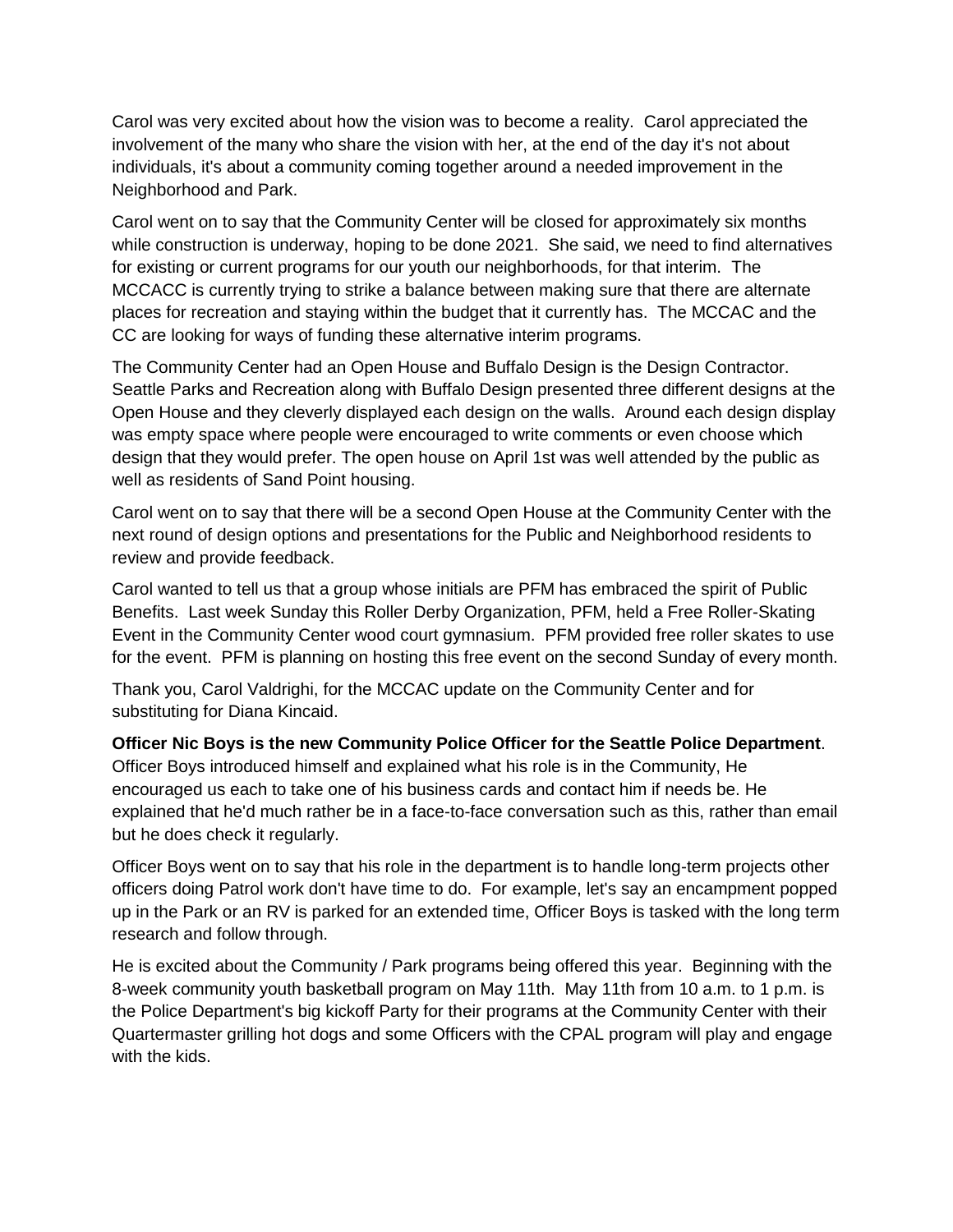He said they also have Detective Cookie, she does their Chess Club. Detective Cookie is known for her ability to teach chess to kids. When an Officer sits across a from young student to play a game, it is not unusual for the Officers to be conquered with ease.

Officer Boys said that he checked the CSTAT and it showed that crime in this area is still down. Even car prowls and burglaries are still down. Welcome news.

Officer Boys gave a list of problem areas that he will be keeping an eye on. For example, the public restrooms located at Sail Sand Point are regularly abused and he will be monitoring the area. He said don't worry, that these are issues he will be dealing with and he'll keep us informed mostly through Brian Judd. if anybody has a question or if they don't want to ask it here and now feel free to email him, he said he would be more than happy to listen to any one more than happy to talk

**Jan** described the various flying remote-controlled planes, rockets and drones which are often found in the Park, seemingly oblivious to the irritation and illegality of flying in this Park, which she feels strongly about. She asked if the Patrol Officers can speak with and educate those remote-control operators in the illegality of their hobby in this Park. Gabrielle reminded everyone that there is a park where it is allowed and that's Carkeek Park which is an alternative for these people to go to. It's sometime helpful to provide an alternative. Dianne spoke up and said there is actually an indoor venue in the park in building 30's Hangar called the Barn Owls, for flying remote control vehicles.

**Carol** asked Officer Boys if they (SPD) tracked car break-ins at the Community Center and along 62nd Ave NE or are there break-ins all over the Park? Officer Boyce responded that yes break-ins or car prowls are prevalent throughout Magnuson Park and not really isolated to one particular area. The Car Prowls are crimes of opportunity and nothing more. He went on to urge everyone to lock their doors and not leave anything of value in plain sight or even in the vehicle. He also encouraged anyone who experiences the sting of having a Car Prowl and Break-in, to always report the crime to the Seattle Police Department. "We don't know how to follow up on something that we don't know about".

**Gabrielle** asked if a victim has damage to their car in excess of \$500 that you can report that online? Officer Boys replied that he wasn't sure about reporting damage/ crime online. He suggested always calling and speaking with someone so they can ensure they get all of the information and get it in the queue for an officer to be dispatched.

**Carol** asked for more information on the SPD Youth Community Basketball Program that kicks off on May 11th. Officer Boys reviewed the program kick-off again, though he added that the Department is trying to get their Horse Mounted Unit to come and entertain the participants, he said they usually have a Canine unit, kids love dogs.

When **Dianne** asked if that information can be found on the internet, Officer Boys didn't know, but he would find out. He recommends going to their main SPD website and clicking on the CPAL link. Where you should find much more about Community Programs.

**Tom** also had a couple of questions along with some background by way of explanation and some praise even.